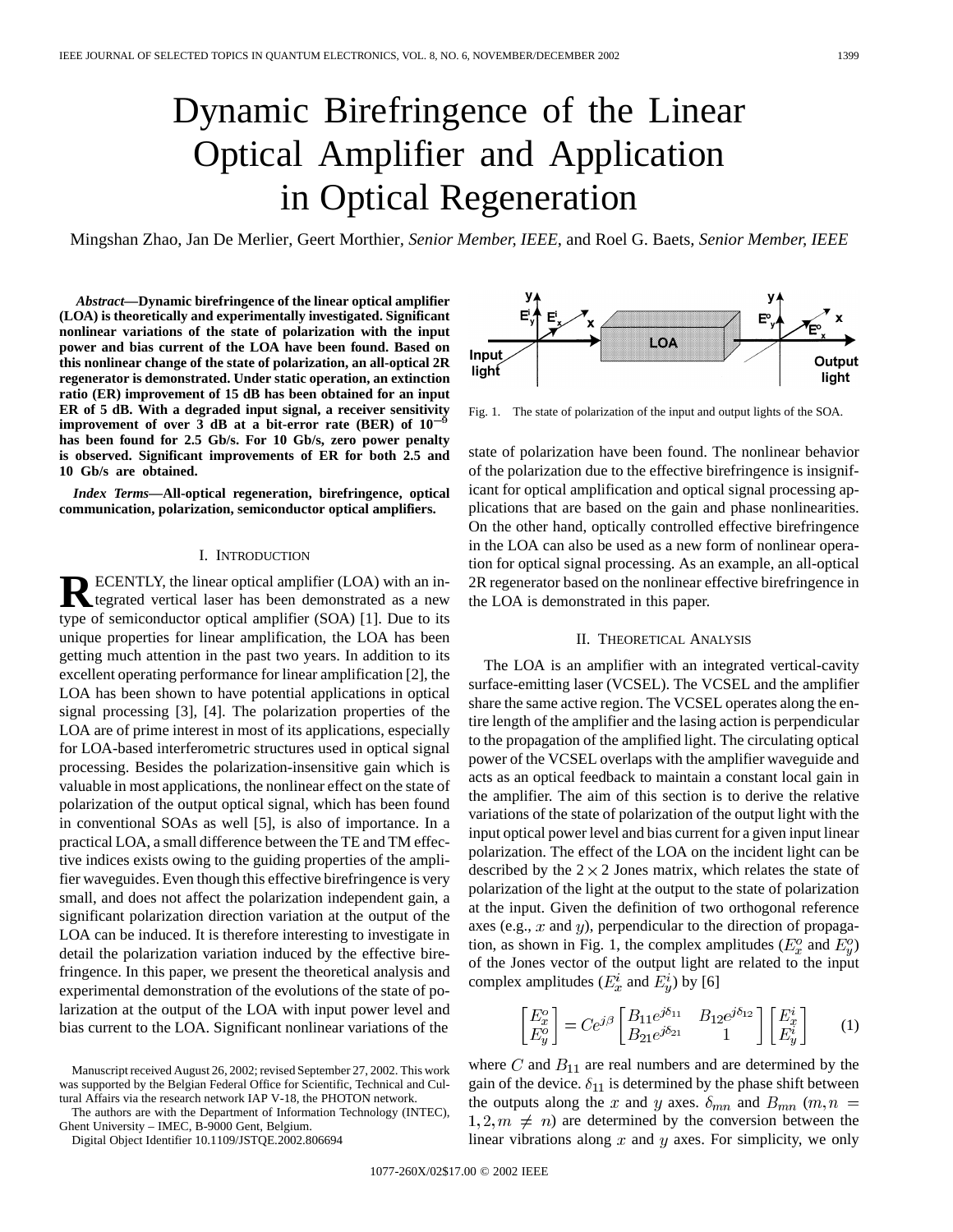

Fig. 2. Experimental setup for measuring the polarization rotation of the LOA. ATT: variable attenuator; PC: polarization controller; OBPF: optical bandpass filter.The polarizer is rotatable around the light beam axis. Two collimators are used for the in- and out-fiber coupling of the polarizer.

discuss  $\delta_{11}$ , which represents the influence of the effective birefringence. If the  $x$  and  $y$  axes are chosen to correspond to the TM and TE polarization directions, respectively,  $\delta_{11}$  will represent the differential phase shift between the TM and TE mode. For uniform refractive indices along the waveguide, one has

$$
\delta_{11} = kL \left( n_{TM}^a - n_{TE}^a \right) \tag{2}
$$

where  $k = 2\pi/\lambda$  and  $n_{TE}^a$  and  $n_{TM}^a$  are the TE and TM effective indices averaged along the LOA.  $L$  is the length of the LOA.

However, because of carrier depletion due to stimulated emission, the LOA waveguide will not be uniform. The local effective refractive indices for TE and TM modes vary linearly with  $N(z)$  as

$$
n_{TE}(z) = n_{0TE} + \Gamma_{TE} N(z) \left(\frac{\partial n}{\partial N}\right) \tag{3a}
$$

$$
n_{TM}(z) = n_{0TM} + \Gamma_{TM} N(z) \left(\frac{\partial n}{\partial N}\right) \tag{3b}
$$

where  $n_0$  is the effective refractive index of the waveguide for zero free carrier density,  $\Gamma$  is the confinement factor, and  $(\partial n / \partial N)$  is the rate of change of the active region refractive index with the carrier density  $N(z)$ .

The local effective index is different for the TE and TM components of the optical signal owing to the TE/TM asymmetry in both the confinement factors and the unperturbed effective refractive indices of the LOA. Thus, the LOA exhibits an effective birefringence that changes with the carrier density.

The total TM/TE differential phase shift  $\delta_{11}$  is then obtained by the following integration over the length of the LOA:

$$
\delta_{11} = k \int_0^L \left[ n_{TM}(z) - n_{TE}(z) \right] dz.
$$
 (4)

Clearly, the TM/TE differential phase shift  $\delta_{11}$  changes with the carrier density due to the effective birefringence in the LOA. Thus, the state of polarization of the output light changes with the carrier density of the LOA.

In the LOA, the gain is clamped and both the free carrier density and the total photon density (photon density of both laser and optical signal) are constant when the input power level varies in the linear regime. Since there is no carrier density change, there will not be an effective birefringence change, and neither a polarization state change at the output. Once the linear power range is exceeded, the gain and thus the carrier density will drop rapidly. A significant change in the effective birefringence and thus in the polarization state of the output will be caused.

For a given input power in the linear regime, both the carrier density and the total photon density in the active region increase with increasing the bias current to keep a constant gain of the LOA. Therefore, the effective birefringence changes with the bias current, and thus the state of polarization at the output of the LOA changes when changing the bias current.

The state of polarization of the output light from the LOA is generally an elliptical polarization (A linear polarization can be seen as a special case of the elliptical polarization). It can be described with a number of elliptic parameters: azimuth  $\theta$ , ellipticity e, amplitude A, and absolute phase  $\delta$ . The relation between these parameters and the Jones components is given by [6]

$$
\begin{bmatrix} E_x \\ E_y \end{bmatrix} = Ae^{j\delta} \begin{bmatrix} (\cos\theta\cos\varepsilon - j\sin\theta\sin\varepsilon) \\ (\sin\theta\cos\varepsilon + j\cos\theta\sin\varepsilon) \end{bmatrix}
$$
 (5)

where  $\varepsilon$  is the ellipticity angle,  $e = \tan \varepsilon$ .

The change of the state of polarization at the output of the LOA will be concisely specified by the changes of the azimuth  $\theta$ , ellipticity  $e$ , and the amplitude  $\overline{A}$  in the following experimental analysis.

# III. EXPERIMENTS AND RESULTS

The evolution of the state of polarization at the output of the LOA with input power level and bias current has been experimentally investigated. The experimental setup is shown in Fig. 2. A CW light beam from a tunable laser (Model Tunicsplus, Photonetics) at 1550 nm is amplified by an erbium-doped fiber amplifier (EDFA) and then coupled into the LOA with its input polarization set to be at some angle with respect to the TE axis. The variable attenuator is used to change the input power to the LOA. The polarization controller after the LOA linearizes the polarization of the elliptically polarized output light when the LOA operates with a low input power in the linear regime. The polarizer before the power meter is used as an analyzer to check the evolution of the state of polarization of the output light from the LOA. By rotating the analyzer around the light beam axis, a minimum and a maximum detected power  $P_{\text{min}}$ and  $P_{\text{max}}$  can be found. At the minimum, the state of polarization at the input of the analyzer must be oriented orthogonal to the transmission axis of the analyzer. The elliptical polarization parameters, azimuth  $\theta$ , ellipticity e, and amplitude A can be thus determined from the azimuth angle of the analyzer and the measured optical power  $P_{\text{min}}$  and  $P_{\text{max}}$ . In our experiment, only the relative change of the azimuth  $\theta$  with respect to the value in the linear regime is measured for varying input power and bias current to the LOA. The extinction ratio of the polar-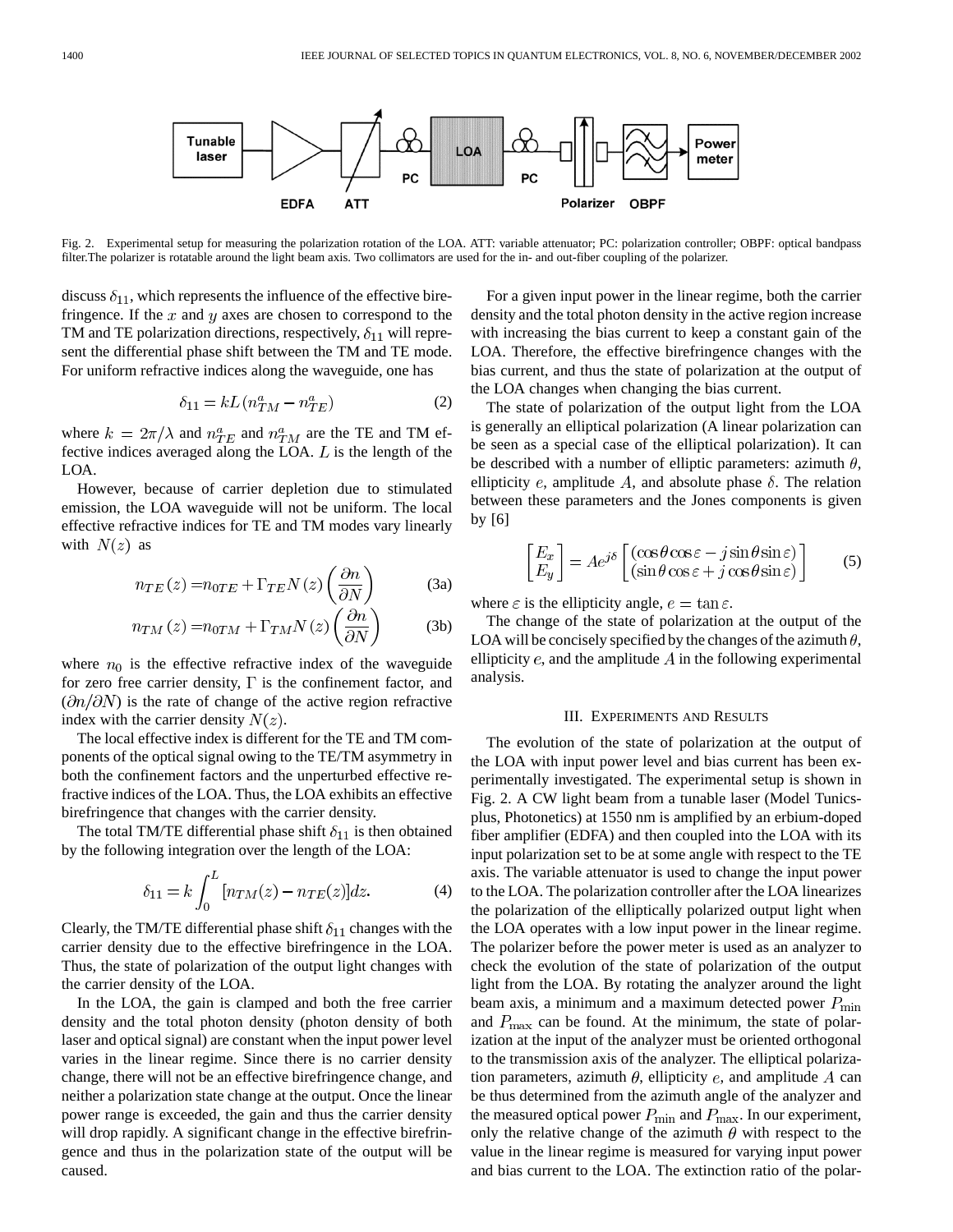



Fig. 3. Evolutions of the state of polarization at the output of the LOA versus the input power. (a) The relative evolution of the azimuth  $\theta$  with respect to that for the linear regime. (b) The evolution of the ellipticity  $e$  with the variation of the input power. (c) Saturation characteristic of the LOA. Bias current to the LOA: 250 mA; signal wavelength: 1550 nm.

izer is  $\rho \approx 0.0006$  (32 dB). The LOAs used in our experiments are from Genoa Corporation. The length of the devices is approximately 1 mm, and the gain is 13 dB. Two different LOAs were measured and both have a similar polarization dependence. Here we show the typical results of one of the two LOAs. The polarization dependence of gain of the LOA is 0.1 dB.

Fig. 3(a) shows the relative evolution of the azimuth  $\theta$  with respect to the value in the linear regime, while Fig. 3(b) gives the evolution of  $e$  for varying input power. For the sake of comparison, the saturation characteristic is given in Fig. 3(c). The bias current to the LOA is 250 mA. It can be clearly seen that in the linear regime both  $\theta$  and  $e$  are independent of the input power, which means that there is no change in the polarization state when the input power increases in the linear regime. Once the linear regime is exceeded, both  $\theta$  and  $e$  change rapidly, showing a significant polarization rotation and a remarkable change in the degree of ellipticity with increasing input power. As  $A$  is a

Fig. 4. Evolutions of the state of polarization at the output of the LOA versus the bias current in the linear regime. (a) The relative evolution of the azimuth  $\theta$  with respect to that for 250 mA. (b) The evolution of t the bias current in the linear regime. (a) The relative evolution of the azimuth  $\theta$ with respect to that for 250 mA. (b) The evolution of the ellipticity  $e$  with the wavelength: 1550 nm.

measure of the strength of the elliptical vibration and its square is proportional to the power of the light, its evolution depends on the saturation characteristic of the LOA.

Fig. 4 gives the evolution of the state of polarization at the output of the LOA with changing bias current. For the sake of comparison, the gain as a function of the bias current is given in Fig. 4(c). The input power to the LOA is  $-10$  dBm. One can see that both the azimuth  $\theta$  and ellipticity e change linearly with increasing bias current, while the gain remains constant.

Although the exact input polarization is difficult to measure since the LOA has a pigtail of standard single-mode fiber (SMF), the input polarization can be changed by using the polarization controller before the LOA. Significant polarization rotations but with different amounts are observed for different input polarizations, indicating input polarization sensitivity of the polarization rotation.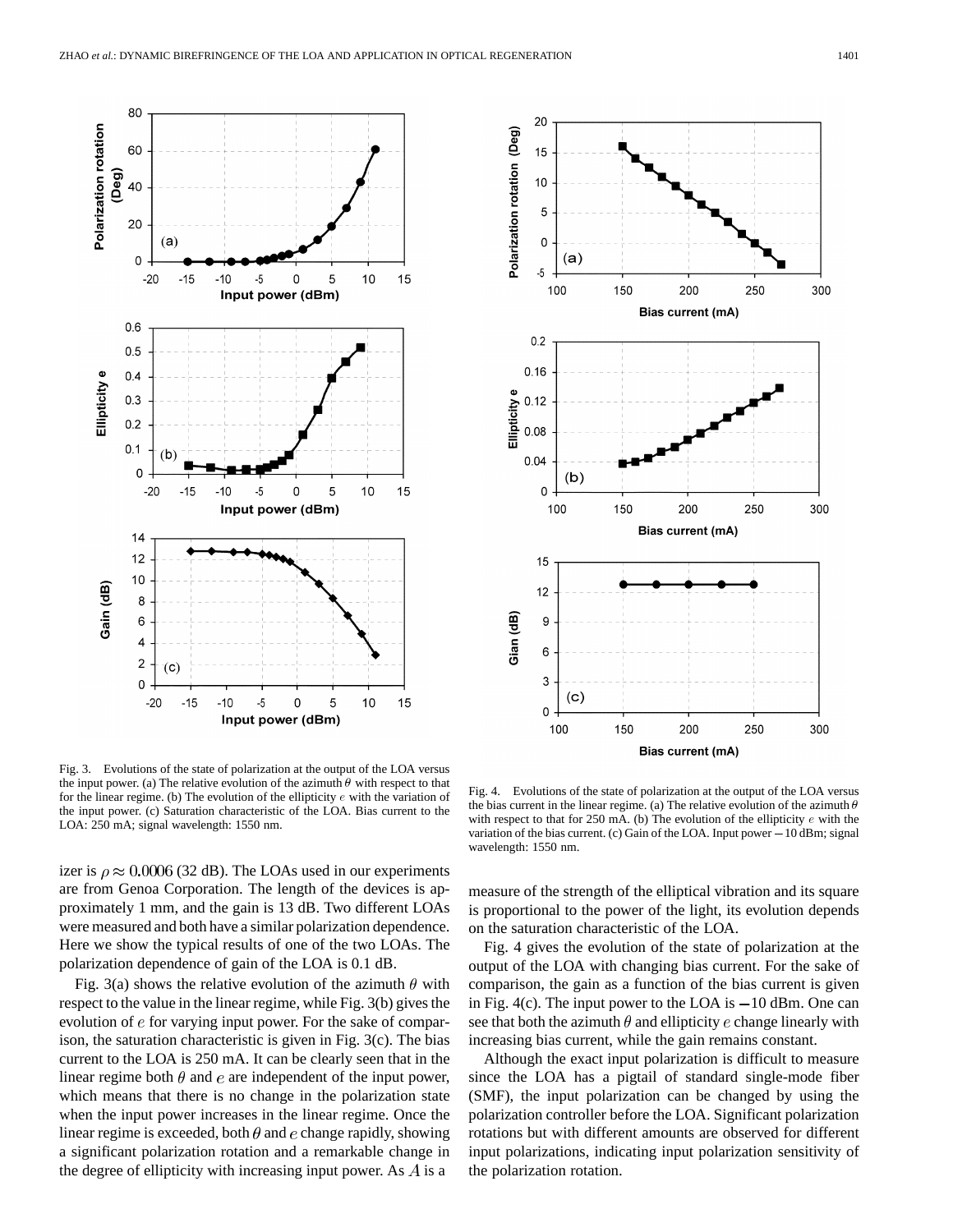

Fig. 5. Structure of the 2R regenerator based on polarization rotation in a single LOA.

It should be noted that the evolution of the polarization state as shown above is not exactly that of the LOA itself. It also contains contributions from the polarization controller after the LOA. As will be seen further, however, it is the overall evolution of the polarization state that is important and useful in the case of a standard SMF pigtailed LOA.

### IV. APPLICATION IN OPTICAL REGENERATION

The nonlinear behavior of the polarization due to the effective birefringence in LOAs does not affect the performance of the device in optical amplification applications, but it degrades performance in some optical signal processing applications, especially for LOA-based interferometric structures used in optical signal processing. In order to reduce this undesired influence, the TE and TM mode profiles should be made as similar as possible thus reducing the birefringence. On the other hand, an optically controlled effective birefringence in the LOA could also be used as a new type of nonlinearity for optical signal processing. Here, an all-optical 2R regenerator based on the nonlinear effective birefringence in the LOA is demonstrated.

The regenerator basically consists of an LOA followed by a polarization controller and a polarizer, as shown in Fig. 5. The operation of this regenerator is based on the polarization rotation induced by nonlinear birefringence in the LOA, which has been discussed above. For a linearly polarized injected light beam, the state of polarizaton at the output of the LOA will not change with varying input power level in the linear regime. Hence, by setting the polarizer so as to block the output beam, a very low output power (or a logical "0") is obtained below the saturation power of the LOA. Beyond the saturation power of the LOA, the state of polarization of the output from the LOA is changed due to the nonlinear birefringence effects. Both the orientation (i.e., azimuth) and the ellipticity of the polarization vary rapidly with the input power. The polarizer can no longer block the output from the LOA. Hence, a high power level (or a logical "1") is obtained at the output of the polarizer. At the same time, the LOA is saturated and its gain quickly drops with increasing input power, and thus the high power level of the output becomes saturated. As a result, an optical regeneration is realized.

In the 2R regenerator, the polarization controller after the LOA is used to linearize the polarization of the LOA output for low input power so that the power level at the output of the regenerator can be minimized for the logical "0." The polarization controller before the LOA is added to adjust the initial polarization of the input signal beam and thus to get an optimum po-



Fig. 6. Static regeneration characteristic.



Fig. 7. Eye diagrams with and without 2R regenerator for 2.5 and 10 Gb/s.

larization rotation effect. The optical bandpass filter (OBPF) is used to reduce the amplified spontaneous emission (ASE) from the LOA.

Fig. 6 gives the measured static transfer characteristics of the 2R regenerator. It can be seen that a quasi-perfect regeneration is achieved. An extinction ratio (ER) improvement of 15 dB can be obtained for an input ER of 5 dB. The regenerative capabilities of the regenerator under dynamic operation are demonstrated in Figs. 7–9, respectively. Fig. 7 shows the eye diagrams with and without the 2R regenerator for 10 Gb/s [nonreturn to zero (NRZ),  $2^{31} - 1$  pseudorandom bit sequence (PRBS)] and 2.5 Gb/s (NRZ,  $2^9 - 1$  PRBS), respectively. Clearly, the input signal is regenerated. The eyes become much more open after the 2R regenerator. The improvement of ER is shown in Fig. 8. For an input signal with 6 dB ER, more than 5 dB of improvement in ER is obtained at 10 Gb/s. For 2.5 Gb/s, the ER improvement can be up to 8 dB for an input ER of 4 dB. Fig. 9 contains the results from the bit-error rate (BER) measurement for 2.5 Gb/s. A receiver sensitivity improvement of more than 3 dB has been obtained at a BER of  $10^{-9}$  for a degraded signal. For 10 Gb/s, a power penalty of 0 dB was found at a BER of  $10^{-9}$  and no receiver sensitivity improvement has been obtained. This is due to a polarization relaxation and the induced pattern effect at the falling edge of the signal, as seen in Fig. 7, as the LOA used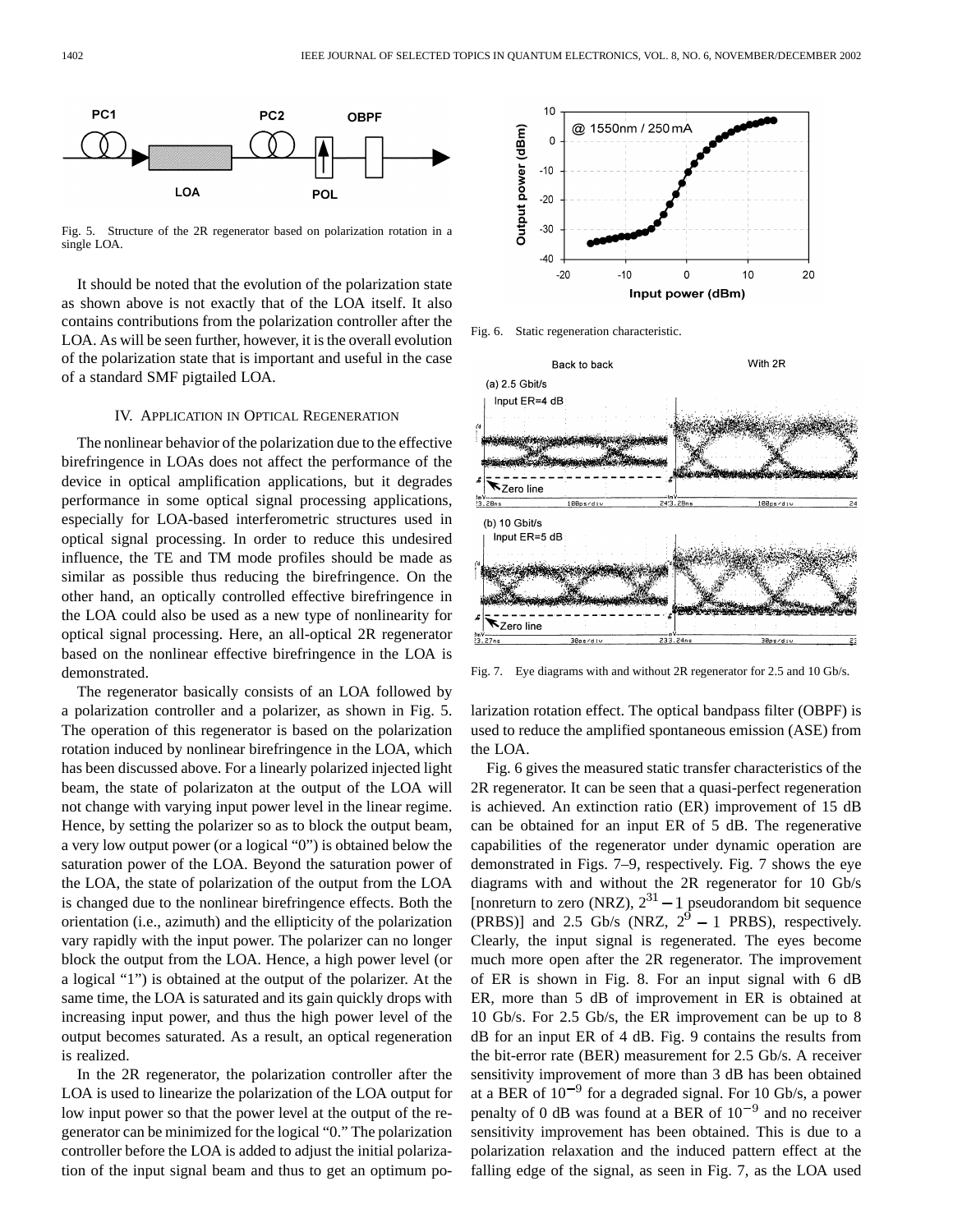

Fig. 8. ER improvement for 2.5 Gb/s (input power, 3 dBm) and 10 Gb/s (input power, 5 dBm).



Fig. 9. BER measurement results with and without 2R for 2.5 Gb/s (input power, 3 dBm).

here is not specifically designed for the application proposed above. LOAs with high speed and weak polarization relaxation effect could be fabricated that are better adapted to the optical regeneration based on the nonlinear polarization rotation.

The advantages of this new scheme of all-optical 2R regeneration are its immunity against small-signal distortion in the "0" level and a potentially large ER improvement. This results from the flat gain response for small-signal powers and the sudden drop in gain as soon as the linear power range is exceeded. It should be noted, however, that control of input polarization is required in this new scheme due to the input polarization sensitivity of the polarization rotation, which may be disadvantageous in some circumstances. But it could be extended to an input polarization-insensitive 2R regenerator with some polarization diversity scheme.

# this nonlinear change of the state of polarization with input optical power, an all-optical 2R regenerator can be realized using a single LOA. Under static operation, an ER improvement of 19 dB has been obtained for an input ER of 10 dB and a 15-dB ER improvement for an input ER of 5 dB. With a degraded input signal, a receiver sensitivity improvement of over 3 dB at a BER of  $10^{-9}$  has been found for 2.5 Gb/s. For 10 Gb/s, zero power penalty is observed. Significant improvements of ER are obtained for both 2.5 and 10 Gb/s.

#### ACKNOWLEDGMENT

The authors thank their colleagues at Genoa for useful discussions and for providing the LOAs.

#### **REFERENCES**

- [1] D. A. Francis, S. P. DiJaili, and J. D. Walker, "A single-chip linear optical amplifier," in *Proc. OFC2001*, Anaheim, CA, Mar 2001, PD13, pp. 1–3.
- [2] J. J. J. Crijns, L. H. Spiekman, G. N. van den Hoven, E. Tangdiongga, and H. de Waardt, "8 cascaded linear optical amplifiers in a 200-km,  $8 \times 10$ -Gb/s, metro WDM ring featuring dynamic switching of channels," in *Proc. ECOC2002*, Copenhagen, Denmark, Sept. 2002, Paper P6.4.6.
- [3] J. Leuthold, K. Dreyer, G. Hoven, and J. Lambe, "Linear all-optical wavelength conversion based on linear optical amplifier," in *Proc. OFC2002*, Anaheim, CA, Mar. 2002, ThDD56, pp. 597–598.
- [4] M. Zhao, J. DeMerlier, G. Morthier, and R. Baets, "Experimental demonstration at 10 Gb/s of 2R optical regeneration in a fiber-based MZI with LOA's," in *Proc. ECOC2002*, Copenhagen, Denmark, Sept. 2002, Paper P.7.3.6.
- [5] H. Soto, D. Erasme, and G. Guekos, "Cross-polarization modulation in semiconductor optical amplifiers," *IEEE Photon. Technol. Lett.*, vol. 11, pp. 970–972, Aug. 1999.
- [6] R. M. A. Azzam and N. M. Bashara, *Ellipsometry and Polarized Light*. Amsterdam, The Netherlands: North-Holland, 1988, ch. 1 & 2.



**Mingshan Zhao** received the B.S. degree in physics from Qufu Normal University, Shandong, China, in 1982 and the M.S. degree in condensed matter physics from Beijing Normal University, Beijing, China, in 1986. He is currently working toward the Ph.D. degree at Ghent University, Gent, Belgium.

From 1986 to 1998, he worked on optical components and systems in the Laser Institute, Qufu Normal University. In 1998, he joined the Department of Information Technology, Ghent University. His current interests include all-optical

signal processing and wavelength division multiplexing. He has authored or coauthored over 40 papers.

#### V. CONCLUSION

The LOA has been shown to exhibit polarization rotation due to the nonlinear effective birefringence. Both the orientation and ellipticity of the polarization of the output light from the LOA change with increasing input power when the LOA is saturated, but they do not change in the linear regime. Based on



**Jan De Merlier** received the degree in physical engineering from Ghent University, Gent, Belgium, in 1998. He is currently working toward the Ph.D degree in electrical engineering at the same university.

His main research interests are the dynamic properties of semiconductor optical amplifiers for use in all-optical regenerators.